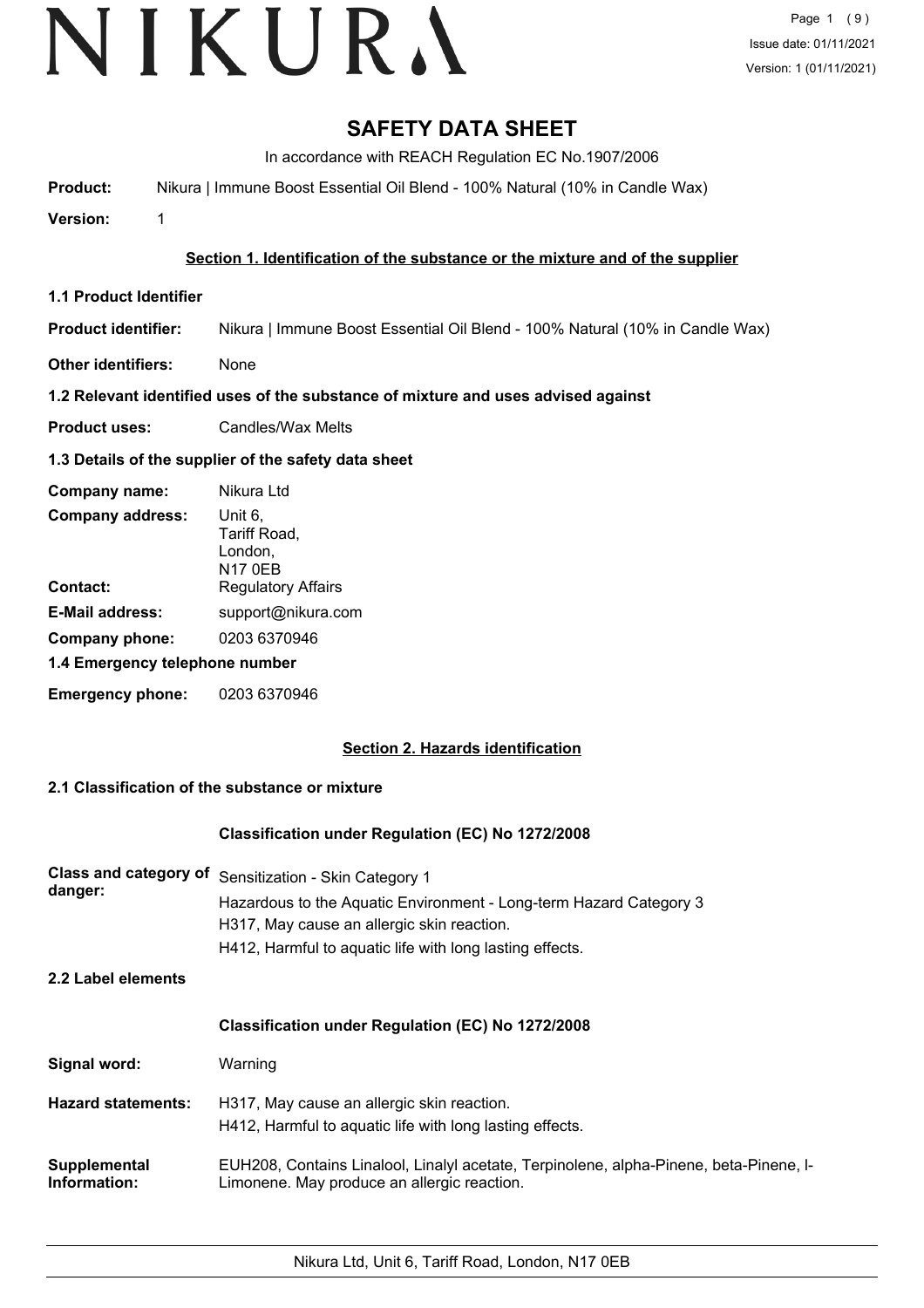# **SAFETY DATA SHEET**

In accordance with REACH Regulation EC No.1907/2006

**Product:** Nikura | Immune Boost Essential Oil Blend - 100% Natural (10% in Candle Wax)

P261, Avoid breathing vapour or dust.

**Version:** 1

**Precautionary statements:**

P272, Contaminated work clothing should not be allowed out of the workplace. P273, Avoid release to the environment. P280, Wear protective gloves/eye protection/face protection. P302/352, IF ON SKIN: Wash with plenty of soap and water. P333/313, If skin irritation or rash occurs: Get medical advice/attention.

P363, Wash contaminated clothing before reuse.

P501, Dispose of contents/container to approved disposal site, in accordance with local regulations.



### **2.3 Other hazards**

**Other hazards:** None

**Section 3. Composition / information on ingredients**

#### **3.2 Mixtures**

#### **Contains:**

| <b>Name</b>         | <b>CAS</b> | <b>EC</b> | <b>REACH Registration</b><br>No. | %     | <b>Classification for</b><br>(CLP) 1272/2008                                                                                            |
|---------------------|------------|-----------|----------------------------------|-------|-----------------------------------------------------------------------------------------------------------------------------------------|
| Eucalyptol          | 470-82-6   | 207-431-5 |                                  | 3.06% | Flam. Lig. 3-Skin Sens.<br>1B;H226-H317,-                                                                                               |
| ld-Limonene         | 5989-27-5  | 227-813-5 |                                  | 1.73% | Flam. Liq. 3-Skin Irrit.<br>2-Skin Sens. 1B-Asp.<br>Tox 1-Aquatic Acute 1-<br>Aquatic Chronic 3;<br>H226-H304-H315-<br>H317-H400-H412,- |
| Terpinen-4-ol       | 562-74-3   | 209-235-5 |                                  | 1.20% | Acute Tox. 4-Acute<br>Tox. 4-Skin Irrit. 2-<br>STOT SE 3:H302-<br>H315-H332-H336,-                                                      |
| p-Mentha-1,4-diene  | 199-85-4   | 202-794-6 |                                  | 0.83% | Flam. Liq. 3-Repr. 2-<br>Asp. Tox 1;H226-H304-<br>IH361.-                                                                               |
| Linalyl acetate     | 115-95-7   | 204-116-4 |                                  | 0.49% | Skin Irrit, 2-Skin Sens.<br>1B;H315-H317,-                                                                                              |
| <b>I</b> I-Limonene | 5989-54-8  | 227-815-6 |                                  | 0.33% | Flam. Liq. 3-Skin Irrit.<br>2-Skin Sens. 1B-Asp.<br>Tox 1-Aquatic Acute 1-<br>Aquatic Chronic 3;<br>H226-H304-H315-<br>H317-H400-H412.- |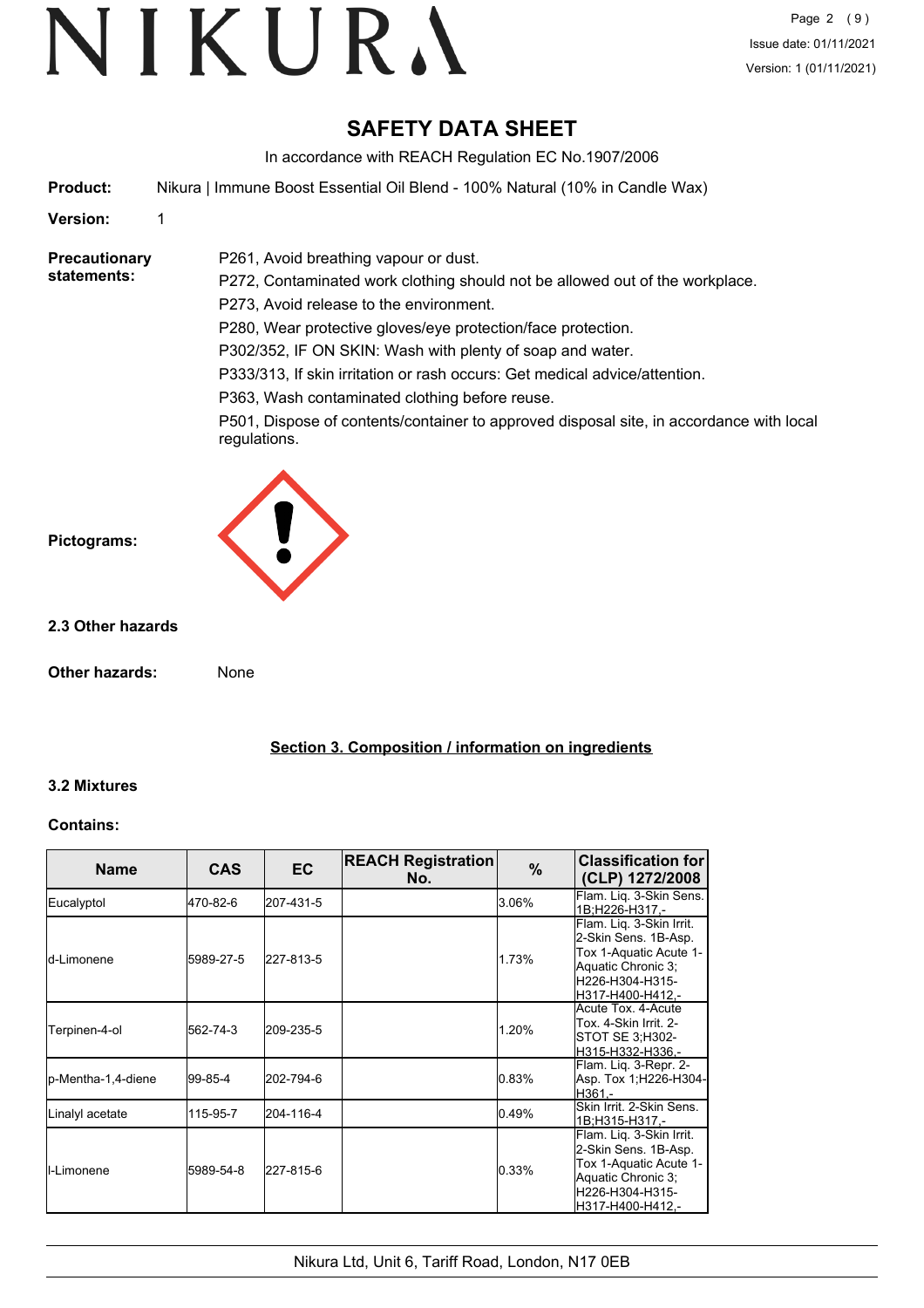# **SAFETY DATA SHEET**

In accordance with REACH Regulation EC No.1907/2006

**Product:** Nikura | Immune Boost Essential Oil Blend - 100% Natural (10% in Candle Wax)

#### **Version:** 1

| Ibeta-Pinene      | 127-91-3 | 204-872-5 | 0.32% | Flam. Lig. 3-Skin Irrit.<br>2-Skin Sens. 1B-Asp.<br>Tox 1-Aquatic Acute 1-<br>Aquatic Chronic 1;<br>H226-H304-H315-<br>lH317-H410.-                      |
|-------------------|----------|-----------|-------|----------------------------------------------------------------------------------------------------------------------------------------------------------|
| alpha-Pinene      | 80-56-8  | 201-291-9 | 0.23% | Flam. Lig. 3-Acute Tox.<br>4-Skin Irrit, 2-Skin<br>Sens. 1B-Asp. Tox 1-<br>Aquatic Acute 1-<br>Aquatic Chronic 1;<br>H226-H302-H304-<br>H315-H317-H410.- |
| <b>I</b> Linalool | 78-70-6  | 201-134-4 | 0.20% | Skin Irrit. 2-Eye Irrit. 2-<br>Skin Sens. 1B;H315-<br>lH317-H319.-                                                                                       |
| p-Cymene          | l99-87-6 | 202-796-7 | 0.18% | Flam. Lig. 3-Repr. 2-<br>Asp. Tox 1-Aquatic<br>Chronic 2;H226-H304-<br>H361-H411.-                                                                       |
| Terpinolene       | 586-62-9 | 209-578-0 | 0.12% | Flam. Lig. 3-Skin Sens.<br>1B-Asp. Tox 1-Aquatic<br>Acute 1-Aquatic<br>Chronic 1; H226-H304-<br>H317-H410.-                                              |

#### **Substances with Community workplace exposure limits:**

Not Applicable

**Substances that are persistent, bioaccumulative and toxic or very persistent and very bioaccumulative, greater than 0.1%:**

Not Applicable

#### **Section 4. First-aid measures**

#### **4.1 Description of first aid measures**

| Inhalation:           | Remove from exposure site to fresh air, keep at rest, and obtain medical attention.          |
|-----------------------|----------------------------------------------------------------------------------------------|
| Eye exposure:         | Flush immediately with water for at least 15 minutes. Contact physician if symptoms persist. |
| <b>Skin exposure:</b> | IF ON SKIN: Wash with plenty of soap and water.                                              |
| Ingestion:            | Rinse mouth with water and obtain medical attention.                                         |

#### **4.2 Most important symptoms and effects, both acute and delayed**

May cause an allergic skin reaction.

#### **4.3 Indication of any immediate medical attention and special treatment needed**

None expected, see Section 4.1 for further information.

## **SECTION 5: Firefighting measures**

## **5.1 Extinguishing media**

Suitable media: Carbon dioxide, Dry chemical, Foam.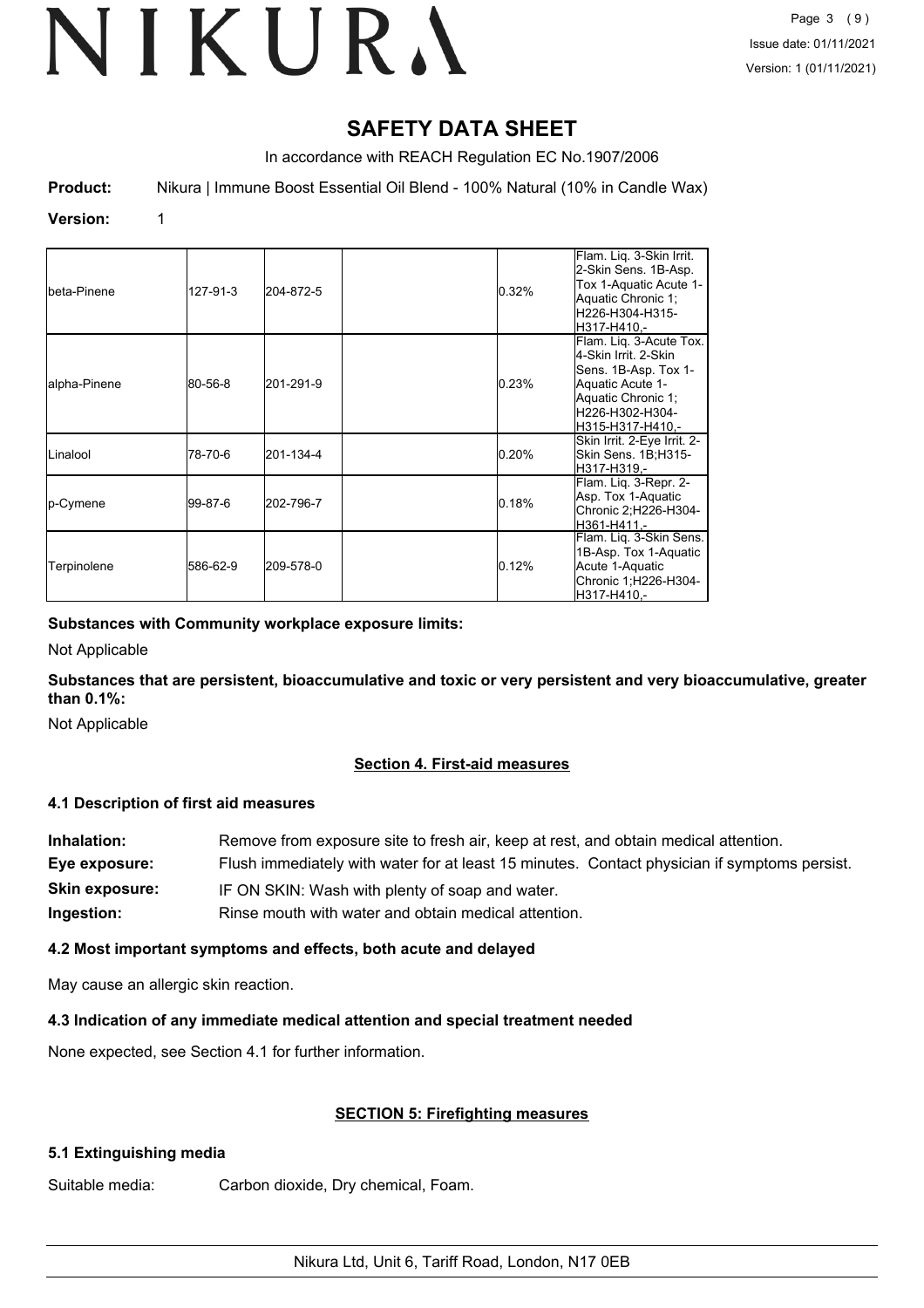# VIKURA

# **SAFETY DATA SHEET**

In accordance with REACH Regulation EC No.1907/2006

**Product:** Nikura | Immune Boost Essential Oil Blend - 100% Natural (10% in Candle Wax)

**Version:** 1

#### **5.2 Special hazards arising from the substance or mixture**

In case of fire, may be liberated: Carbon monoxide, Unidentified organic compounds.

### **5.3 Advice for fire fighters:**

In case of insufficient ventilation, wear suitable respiratory equipment.

#### **Section 6. Accidental release measures**

#### **6.1 Personal precautions, protective equipment and emergency procedures:**

Avoid inhalation. Avoid contact with skin and eyes. See protective measures under Section 7 and 8.

#### **6.2 Environmental precautions:**

Keep away from drains, surface and ground water, and soil.

#### **6.3 Methods and material for containment and cleaning up:**

Remove ignition sources. Provide adequate ventilation. Avoid excessive inhalation of vapours. Contain spillage immediately by use of sand or inert powder. Dispose of according to local regulations.

#### **6.4 Reference to other sections:**

Also refer to sections 8 and 13.

## **Section 7. Handling and storage**

#### **7.1 Precautions for safe handling:**

Keep away from heat, sparks, open flames and hot surfaces. - No smoking. Use personal protective equipment as required. Use in accordance with good manufacturing and industrial hygiene practices. Use in areas with adequate ventilation Do not eat, drink or smoke when using this product.

#### **7.2 Conditions for safe storage, including any incompatibilities:**

Store in a well-ventilated place. Keep container tightly closed. Keep cool. Ground/bond container and receiving equipment. Use explosion-proof electrical, ventilating and lighting equipment. Use only non-sparking tools. Take precautionary measures against static discharge.

#### **7.3 Specific end use(s):**

Candles/Wax Melts: Use in accordance with good manufacturing and industrial hygiene practices.

#### **Section 8. Exposure controls/personal protection**

#### **8.1 Control parameters**

Workplace exposure limits: Not Applicable

Nikura Ltd, Unit 6, Tariff Road, London, N17 0EB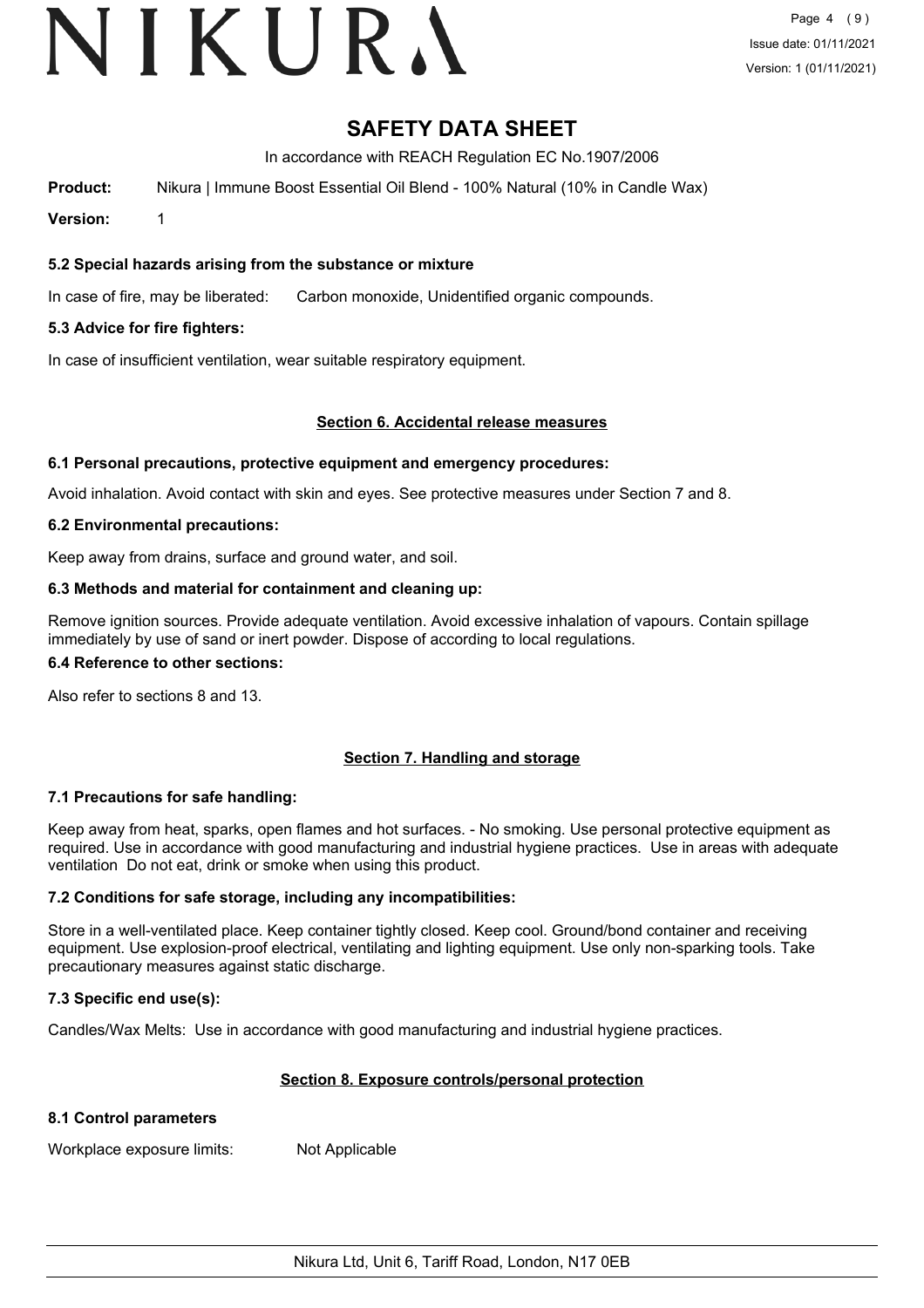# VIKURA

# **SAFETY DATA SHEET**

In accordance with REACH Regulation EC No.1907/2006

**Product:** Nikura | Immune Boost Essential Oil Blend - 100% Natural (10% in Candle Wax)

**Version:** 1

#### **8.2 Exposure Controls**

#### **Eye / Skin Protection**

Wear protective gloves/eye protection/face protection

#### **Respiratory Protection**

Under normal conditions of use and where adequate ventilation is available to prevent build up of excessive vapour, this material should not require special engineering controls. However, in conditions of high or prolonged use, or high temperature or other conditions which increase exposure, the following engineering controls can be used to minimise exposure to personnel: a) Increase ventilation of the area with local exhaust ventilation. b) Personnel can use an approved, appropriately fitted respirator with organic vapour cartridge or canisters and particulate filters. c) Use closed systems for transferring and processing this material.

Also refer to Sections 2 and 7.

#### **Section 9. Physical and chemical properties**

#### **9.1 Information on basic physical and chemical properties**

| Appearance:                                   | Not determined                               |
|-----------------------------------------------|----------------------------------------------|
| Odour:                                        | Not determined                               |
| <b>Odour threshold:</b>                       | Not determined                               |
| pH:                                           | Not determined                               |
| Melting point / freezing point:               | Not determined                               |
| Initial boiling point / range:                | Not determined                               |
| Flash point:                                  | > 200 °C                                     |
| <b>Evaporation rate:</b>                      | Not determined                               |
| Flammability (solid, gas):                    | Not determined                               |
| Upper/lower flammability or explosive limits: | Product does not present an explosion hazard |
| Vapour pressure:                              | Not determined                               |
| Vapour density:                               | Not determined                               |
| <b>Relative density:</b>                      | Not determined                               |
| Solubility(ies):                              | Not determined                               |
| Partition coefficient: n-octanol/water:       | Not determined                               |
| Auto-ignition temperature:                    | Not determined                               |
| <b>Decomposition temperature:</b>             | Not determined                               |
| <b>Viscosity:</b>                             | Not determined                               |
| <b>Explosive properties:</b>                  | Not expected                                 |
| <b>Oxidising properties:</b>                  | Not expected                                 |
| 9.2 Other information:                        | None available                               |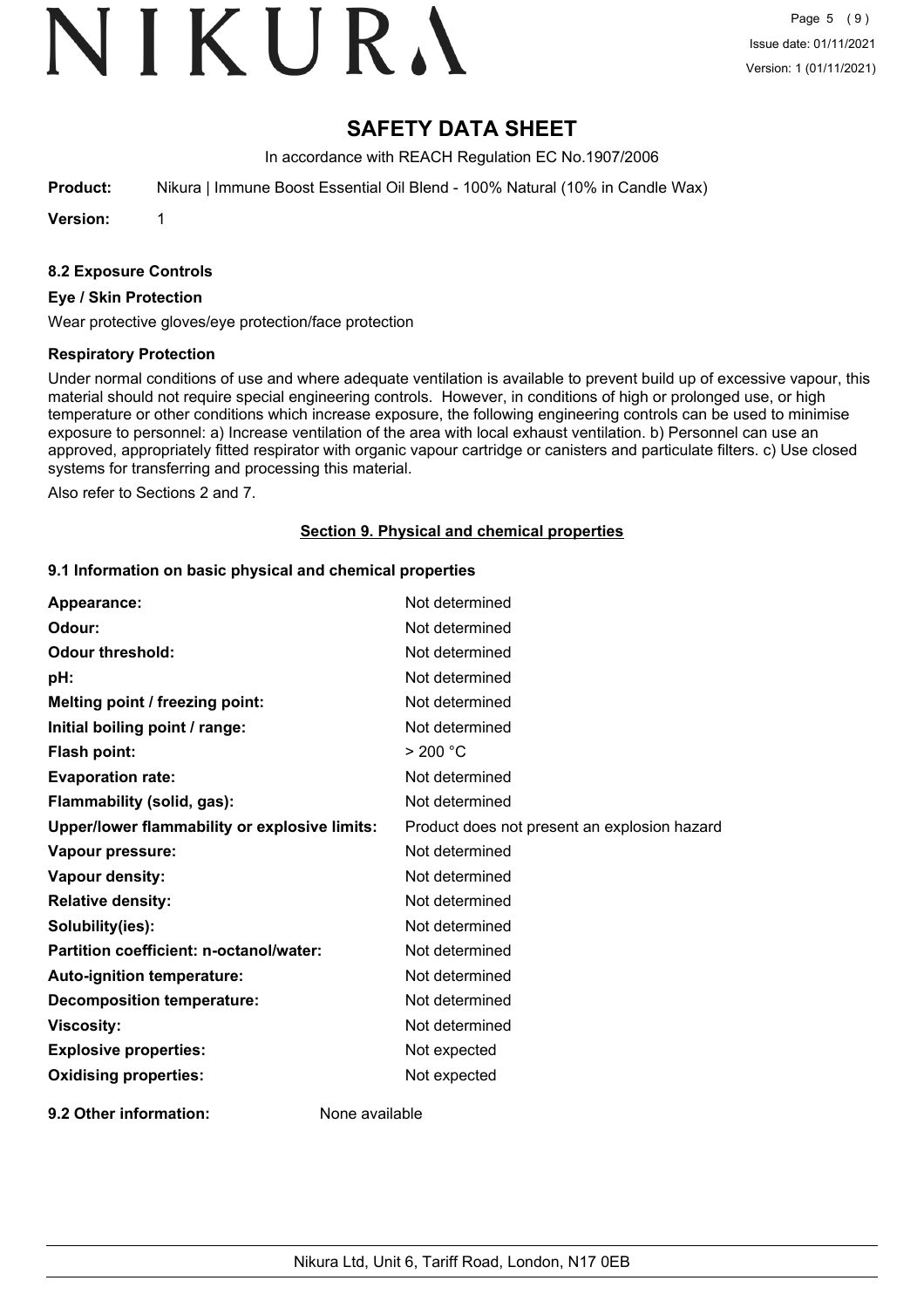# **SAFETY DATA SHEET**

In accordance with REACH Regulation EC No.1907/2006

**Product:** Nikura | Immune Boost Essential Oil Blend - 100% Natural (10% in Candle Wax)

**Version:** 1

## **Section 10. Stability and reactivity**

#### **10.1 Reactivity:**

Presents no significant reactivity hazard, by itself or in contact with water.

### **10.2 Chemical stability:**

Good stability under normal storage conditions.

### **10.3 Possibility of hazardous reactions:**

Not expected under normal conditions of use.

**10.4 Conditions to avoid:** Avoid extreme heat.

**10.5 Incompatible materials:** Avoid contact with strong acids, alkalis or oxidising agents.

## **10.6 Hazardous decomposition products:**

Not expected.

## **Section 11. Toxicological information**

#### **11.1 Information on toxicological effects**

This mixture has not been tested as a whole for health effects. The health effects have been calculated using the methods outlined in Regulation (EC) No 1272/2008 (CLP).

| <b>Acute Toxicity:</b>                    | Based on available data the classification criteria are not met. |
|-------------------------------------------|------------------------------------------------------------------|
| <b>Acute Toxicity Oral</b>                | >5000                                                            |
| <b>Acute Toxicity Dermal</b>              | >5000                                                            |
| <b>Acute Toxicity Inhalation</b>          | Not Available                                                    |
| <b>Skin corrosion/irritation:</b>         | Based on available data the classification criteria are not met. |
| Serious eye damage/irritation:            | Based on available data the classification criteria are not met. |
| <b>Respiratory or skin sensitisation:</b> | Sensitization - Skin Category 1                                  |
| Germ cell mutagenicity:                   | Based on available data the classification criteria are not met. |
| <b>Carcinogenicity:</b>                   | Based on available data the classification criteria are not met. |
| <b>Reproductive toxicity:</b>             | Based on available data the classification criteria are not met. |
| <b>STOT-single exposure:</b>              | Based on available data the classification criteria are not met. |
| <b>STOT-repeated exposure:</b>            | Based on available data the classification criteria are not met. |
| <b>Aspiration hazard:</b>                 | Based on available data the classification criteria are not met. |

#### **Information about hazardous ingredients in the mixture**

| Ingredient           | <b>CAS</b> | EC                | LD50/ATE Oral | LD50/ATE<br>Dermal | LC50/ATE<br><b>Inhalation</b> | <b>LC50</b><br>Route     |
|----------------------|------------|-------------------|---------------|--------------------|-------------------------------|--------------------------|
| <b>Terpinen-4-ol</b> | 562-74-3   | $ 209 - 235 - 5 $ | 1300          | 2500               |                               | <b>Not</b><br>lavailable |

Refer to Sections 2 and 3 for additional information.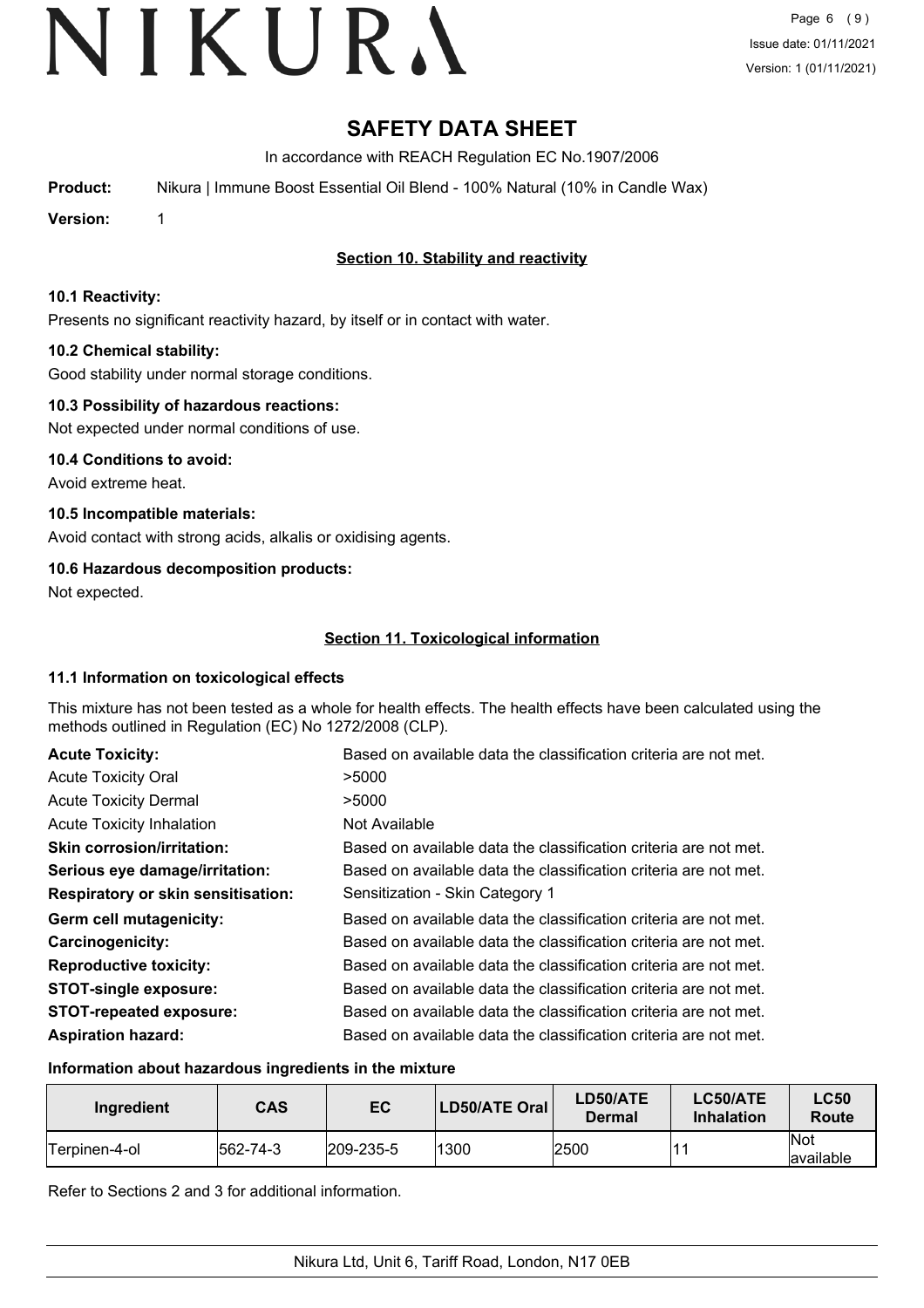# **SAFETY DATA SHEET**

In accordance with REACH Regulation EC No.1907/2006

**Product:** Nikura | Immune Boost Essential Oil Blend - 100% Natural (10% in Candle Wax)

**Version:** 1

## **Section 12. Ecological information**

| 12.1 Toxicity: |  |
|----------------|--|
|----------------|--|

Harmful to aquatic life with long lasting effects.

- **12.2 Persistence and degradability:** Not available
- **12.3 Bioaccumulative potential:** Not available
- **12.4 Mobility in soil:** Not available

## **12.5 Results of PBT and vPvB assessment:**

This substance does not meet the PBT/vPvB criteria of REACH, annex XIII.

**12.6 Other adverse effects:** Not available

### **Section 13. Disposal considerations**

#### **13.1 Waste treatment methods:**

Dispose of in accordance with local regulations. Avoid disposing into drainage systems and into the environment. Empty containers should be taken to an approved waste handling site for recycling or disposal.

#### **Section 14. Transport information**

| 14.1 UN number:                    | Not classified                              |
|------------------------------------|---------------------------------------------|
| 14.2 UN Proper Shipping Name:      | ۰                                           |
| 14.3 Transport hazard class(es):   | Not classified                              |
| <b>Sub Risk:</b>                   | Not classified                              |
| 14.4. Packing Group:               | Not classified                              |
| <b>14.5 Environmental hazards:</b> | Not environmentally hazardous for transport |
| 14.6 Special precautions for user: | None additional                             |
|                                    |                                             |

#### **14.7 Transport in bulk according to Annex II of MARPOL73/78 and the IBC Code:**

Not classified

## **Section 15. Regulatory information**

### **15.1 Safety, health and environmental regulations/legislation specific for the substance or mixture** None additional

#### **15.2 Chemical Safety Assessment**

A Chemical Safety Assessment has not been carried out for this product.

#### **Section 16. Other information**

| <b>Concentration % Limits:</b>  | EH C3=36.39% SS 1=32.67% |
|---------------------------------|--------------------------|
| <b>Total Fractional Values:</b> | EH C3=2.75 SS 1=3.06     |
| Key to revisions:               |                          |

Not applicable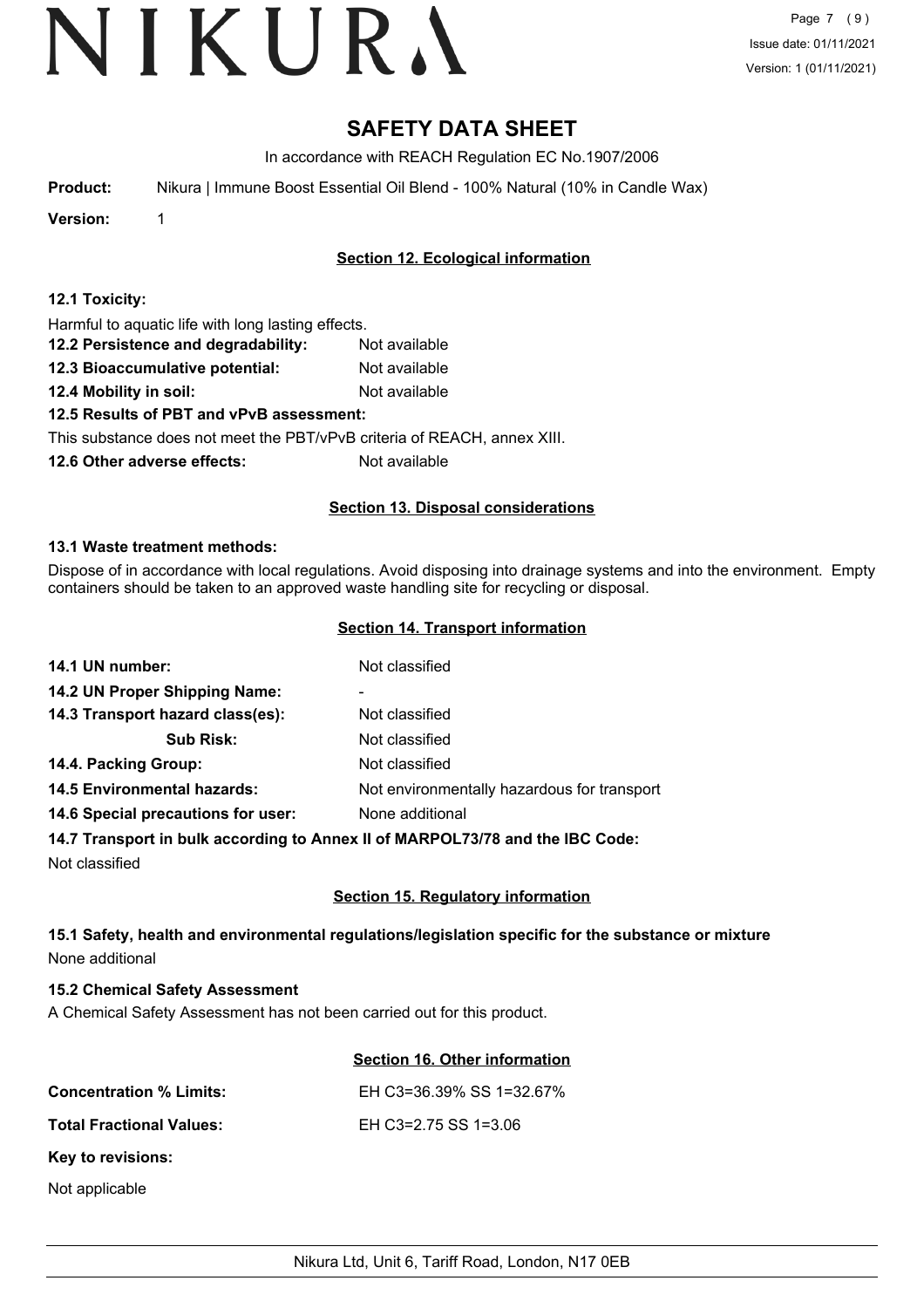# **SAFETY DATA SHEET**

In accordance with REACH Regulation EC No.1907/2006

**Product:** Nikura | Immune Boost Essential Oil Blend - 100% Natural (10% in Candle Wax)

**Version:** 1

#### **Key to abbreviations:**

| Abbreviation      | <b>Meaning</b>                                                             |
|-------------------|----------------------------------------------------------------------------|
| Acute Tox. 4      | Acute Toxicity - Oral Category 4                                           |
| Acute Tox. 4      | Acute Toxicity - Inhalation Category 4                                     |
| Aquatic Acute 1   | Hazardous to the Aquatic Environment - Acute Hazard Category 1             |
| Aquatic Chronic 1 | Hazardous to the Aquatic Environment - Long-term Hazard Category 1         |
| Aquatic Chronic 2 | Hazardous to the Aquatic Environment - Long-term Hazard Category 2         |
| Aquatic Chronic 3 | Hazardous to the Aquatic Environment - Long-term Hazard Category 3         |
| Asp. Tox 1        | <b>Aspiration Hazard Category 1</b>                                        |
| Eye Irrit. 2      | Eye Damage / Irritation Category 2                                         |
| Flam. Liq. 3      | Flammable Liquid, Hazard Category 3                                        |
| H <sub>226</sub>  | Flammable liquid and vapour.                                               |
| H302              | Harmful if swallowed.                                                      |
| H304              | May be fatal if swallowed and enters airways.                              |
| H315              | Causes skin irritation.                                                    |
| H317              | May cause an allergic skin reaction.                                       |
| H319              | Causes serious eye irritation.                                             |
| H332              | Harmful if inhaled.                                                        |
| H336              | May cause drowsiness or dizziness.                                         |
| H361              | Suspected of damaging fertility or the unborn child (exposure route).      |
| H400              | Very toxic to aquatic life.                                                |
| H410              | Very toxic to aquatic life with long lasting effects.                      |
| H411              | Toxic to aquatic life with long lasting effects.                           |
| H412              | Harmful to aquatic life with long lasting effects.                         |
| P <sub>202</sub>  | Do not handle until all safety precautions have been read and understood.  |
| P210              | Keep away from heat, sparks, open flames and hot surfaces. - No smoking.   |
| P233              | Keep container tightly closed.                                             |
| P240              | Ground/bond container and receiving equipment.                             |
| P241              | Use explosion-proof electrical, ventilating and lighting equipment.        |
| P242              | Use only non-sparking tools.                                               |
| P243              | Take precautionary measures against static discharge.                      |
| P261              | Avoid breathing vapour or dust.                                            |
| P <sub>264</sub>  | Wash hands and other contacted skin thoroughly after handling.             |
| P270              | Do not eat, drink or smoke when using this product.                        |
| P271              | Use only outdoors or in a well-ventilated area.                            |
| P272              | Contaminated work clothing should not be allowed out of the workplace.     |
| P273              | Avoid release to the environment.                                          |
| P280              | Wear protective gloves/eye protection/face protection.                     |
| P301/310          | IF SWALLOWED: Immediately call a POISON CENTER or doctor/physician.        |
| P301/312          | IF SWALLOWED: call a POISON CENTER or doctor/physician if you feel unwell. |
| P302/352          | IF ON SKIN: Wash with plenty of soap and water.                            |